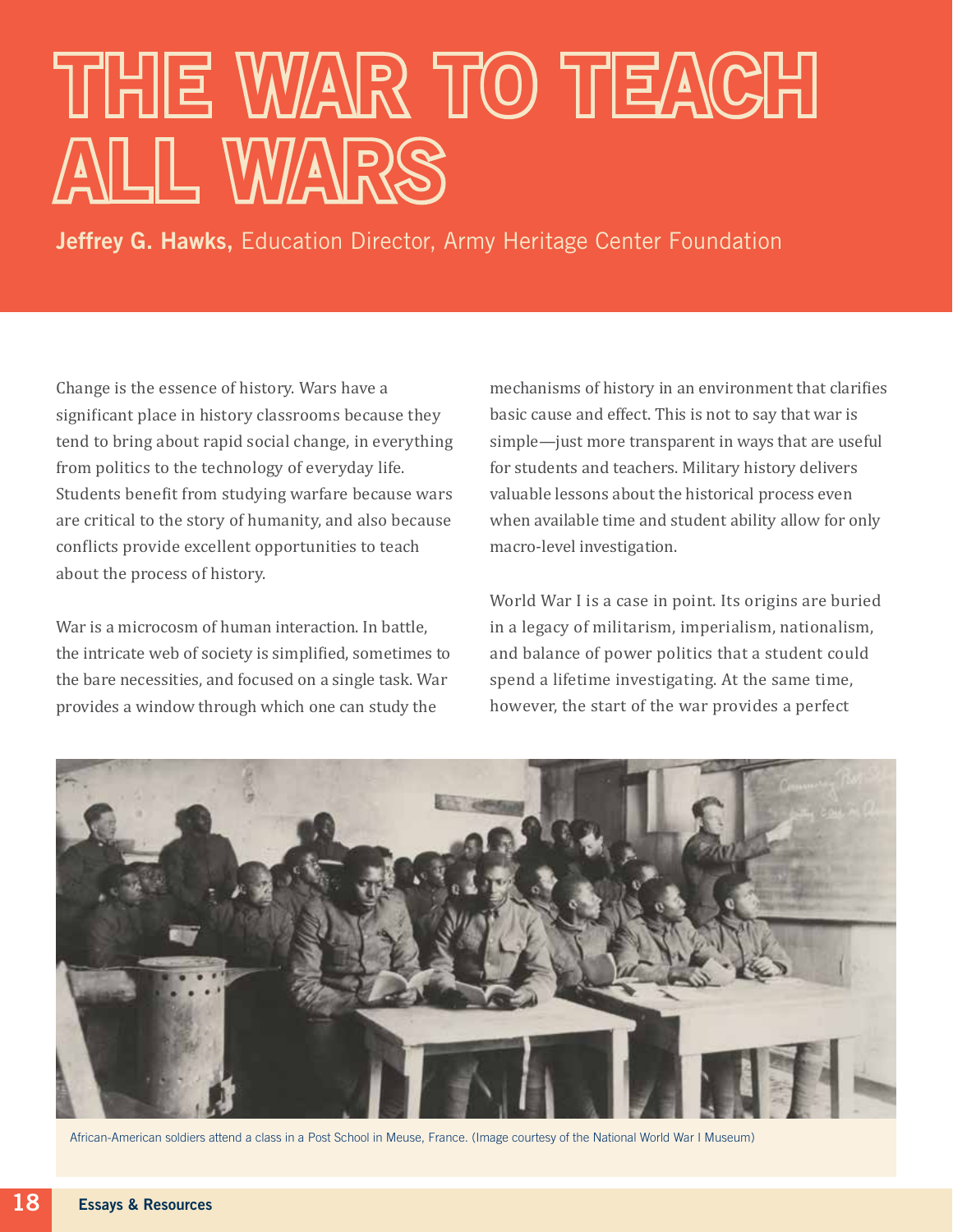

Cartoon from the *Brooklyn Eagle*, published in July 1914, illustrating the chain of alliances in Europe. (Image courtesy of the BBC)

window into the chain of cause and effect that drives history forward.

The intricate history of the European alliance systems in 1914 is challenging for students to fully comprehend. Teachers need to help them understand how the complex alliance system was triggered by the assassination of the Austrian Archduke Franz Ferdinand and his wife, the Empress Sophie.

Analysis of the subtle thrusts and parries involved in military strategy may be beyond the grasp of many high school students, but the grand stalemate of trench warfare and the power of the machine gun in the defense are easy to convey in the classroom.

Likewise, the convoluted intrigues of international politics might be opaque to many, but the impact of unrestricted submarine warfare and the intercepted Zimmermann telegram (a coded proposal from the German Empire, inviting Mexico to join the Central Powers) on the U.S. decision to enter the war are clear.

World War I also provides students with fantastic opportunities for deeper investigation of a variety of topics, from technical innovations to the advancement of women and minorities. Here again we see the great

strength of military history: the capacity to support the study of almost any subject.

Students interested in medicine and psychology can study how the concept and treatment of shell shock evolved. Those with an interest in chemistry can learn about the effects of gas warfare and how soldiers protected themselves from the various chemical agents. Want to learn about the history of women and minorities? Study the 93rd Infantry Division (see photo below), or learn about the fate of the nearly 10,000 members of the Army Nurse Corps who deployed overseas. Mechanically minded students can dig into the history of the machine gun to find out how it came to dominate the battlefield, or study the role of airplanes and motor vehicles in an era when armies still relied on horsepower to move equipment.

Whereas a macro level examination of the war provides clarity, the micro level provides endless questions for the curious student: Why was trench warfare so brutal



The segregated 369th Infantry Regiment of the 93rd Division, known as the "Harlem Hellfighters" or "Rattlers," was the first African-American unit to serve in the American Expeditionary Forces. General Pershing refused requests to break up American units and send them to reinforce French and British units, but this did not extend to the all-black units of the 93rd Division. The 369<sup>th</sup>, which fought with distinction, was the first American unit to reach the Rhine. Shown here are members of the 369<sup>th</sup> in the trenches near Maffrecourt, Marne, France, May 4, 1918. (Image courtesy of the U.S. Army Heritage and Education Center)